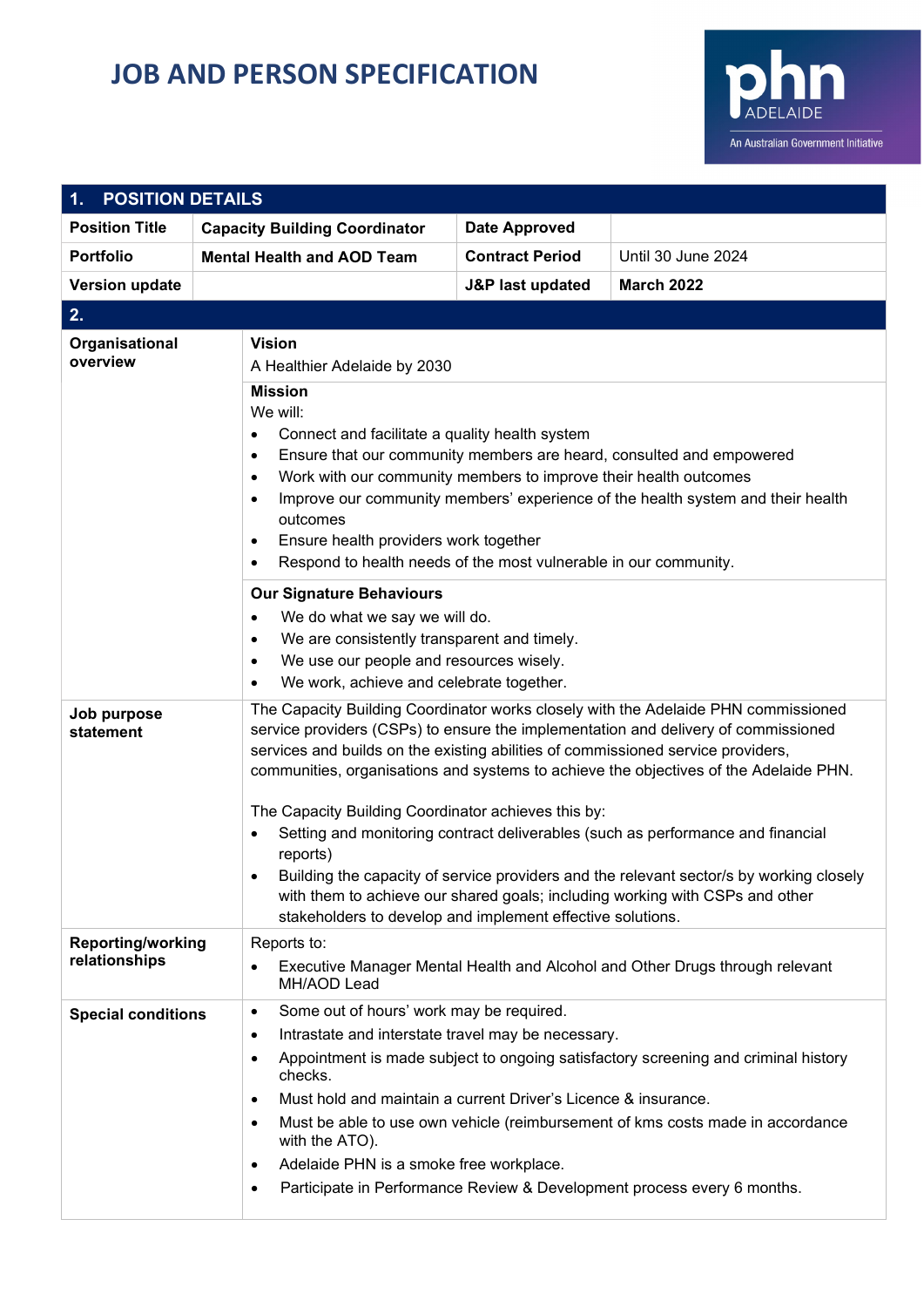| 3.<br><b>ESSENTIAL MINIMUM CAPABILITIES</b> |                                                                                                                                                                                                                                                                                                                                                                                                                                                                                                                                                                                                                                                                                                                                                                                                                                                                                                                                                                                                                                                                                                                                                                                                                                                                                                                                                                                                                                                                               |  |  |  |
|---------------------------------------------|-------------------------------------------------------------------------------------------------------------------------------------------------------------------------------------------------------------------------------------------------------------------------------------------------------------------------------------------------------------------------------------------------------------------------------------------------------------------------------------------------------------------------------------------------------------------------------------------------------------------------------------------------------------------------------------------------------------------------------------------------------------------------------------------------------------------------------------------------------------------------------------------------------------------------------------------------------------------------------------------------------------------------------------------------------------------------------------------------------------------------------------------------------------------------------------------------------------------------------------------------------------------------------------------------------------------------------------------------------------------------------------------------------------------------------------------------------------------------------|--|--|--|
| <b>Skills and abilities</b>                 | A passion and commitment to improving primary health outcomes within our<br>$\bullet$<br>community.<br>Ability to support Adelaide PHN to deliver outcomes within required timeframes.<br>$\bullet$<br>Understanding of, and ability to practice the principles of Primary Health Care.<br>$\bullet$<br>Exceptional communication skills both written and verbal, and the ability to<br>$\bullet$<br>communicate Adelaide PHN key messages.<br>Ability to engage and collaborate with a wide range of stakeholders and community<br>$\bullet$<br>groups.<br>Demonstrated ability to work within a team, and in cross-portfolio teams and groups.<br>$\bullet$<br>Demonstrated problem solving and analytical skills including an ability to identify<br>$\bullet$<br>innovative and cost-effective solutions.<br>Demonstrated ability to prepare high quality reports including recommendations.<br>$\bullet$<br>Ability to exercise sound judgement in making decisions, including being able to think<br>$\bullet$<br>and act strategically in the formulation and implementation of policies and practices.<br>Ability to manage a range of contracts including coordinating all aspects of program<br>$\bullet$<br>schedules and associated deliverables.<br>Demonstrated ability in monitoring performance and supporting the achievement of<br>$\bullet$<br>KPIs.<br>Capacity to analyse data and systems and make quality improvement<br>$\bullet$<br>recommendations. |  |  |  |
| <b>Attributes</b>                           | Commitment to improving health outcomes for vulnerable populations.<br>$\bullet$<br>Resilience, responsiveness, enthusiasm.<br>$\bullet$<br>Capacity to work autonomously and within a dynamic, forward-focussed environment.<br>$\bullet$<br>A sense of humour.<br>$\bullet$                                                                                                                                                                                                                                                                                                                                                                                                                                                                                                                                                                                                                                                                                                                                                                                                                                                                                                                                                                                                                                                                                                                                                                                                 |  |  |  |
| <b>Experience</b>                           | Demonstrated experience working in the health sector including the mental health<br>$\bullet$<br>sector.<br>Demonstrated experience in health management and/or project management using<br>$\bullet$<br>standard project management techniques and knowledge, or the ability to acquire<br>knowledge of basic scoping methodologies.<br>Significant experience in building beneficial professional relationships with a wide<br>$\bullet$<br>range of stakeholders, including health care providers, community services,<br>government departments, employers and the general public.<br>High level of expertise and experience in researching and critical analysis of complex<br>$\bullet$<br>issues in not for profit service development and delivery.<br>Demonstrated experience in the review and analysis of program level budgets and<br>$\bullet$<br>performance reports                                                                                                                                                                                                                                                                                                                                                                                                                                                                                                                                                                                            |  |  |  |
| Knowledge                                   | Knowledge of the Australian primary mental health care sector.<br>$\bullet$<br>Working knowledge of the principles of commissioning.<br>$\bullet$<br>Working knowledge of capacity building principles.<br>$\bullet$<br>Knowledge of Primary Health Care practice.<br>$\bullet$                                                                                                                                                                                                                                                                                                                                                                                                                                                                                                                                                                                                                                                                                                                                                                                                                                                                                                                                                                                                                                                                                                                                                                                               |  |  |  |
| <b>Qualifications</b>                       | Tertiary qualifications in health or human services (or relevant experience).<br>$\bullet$                                                                                                                                                                                                                                                                                                                                                                                                                                                                                                                                                                                                                                                                                                                                                                                                                                                                                                                                                                                                                                                                                                                                                                                                                                                                                                                                                                                    |  |  |  |